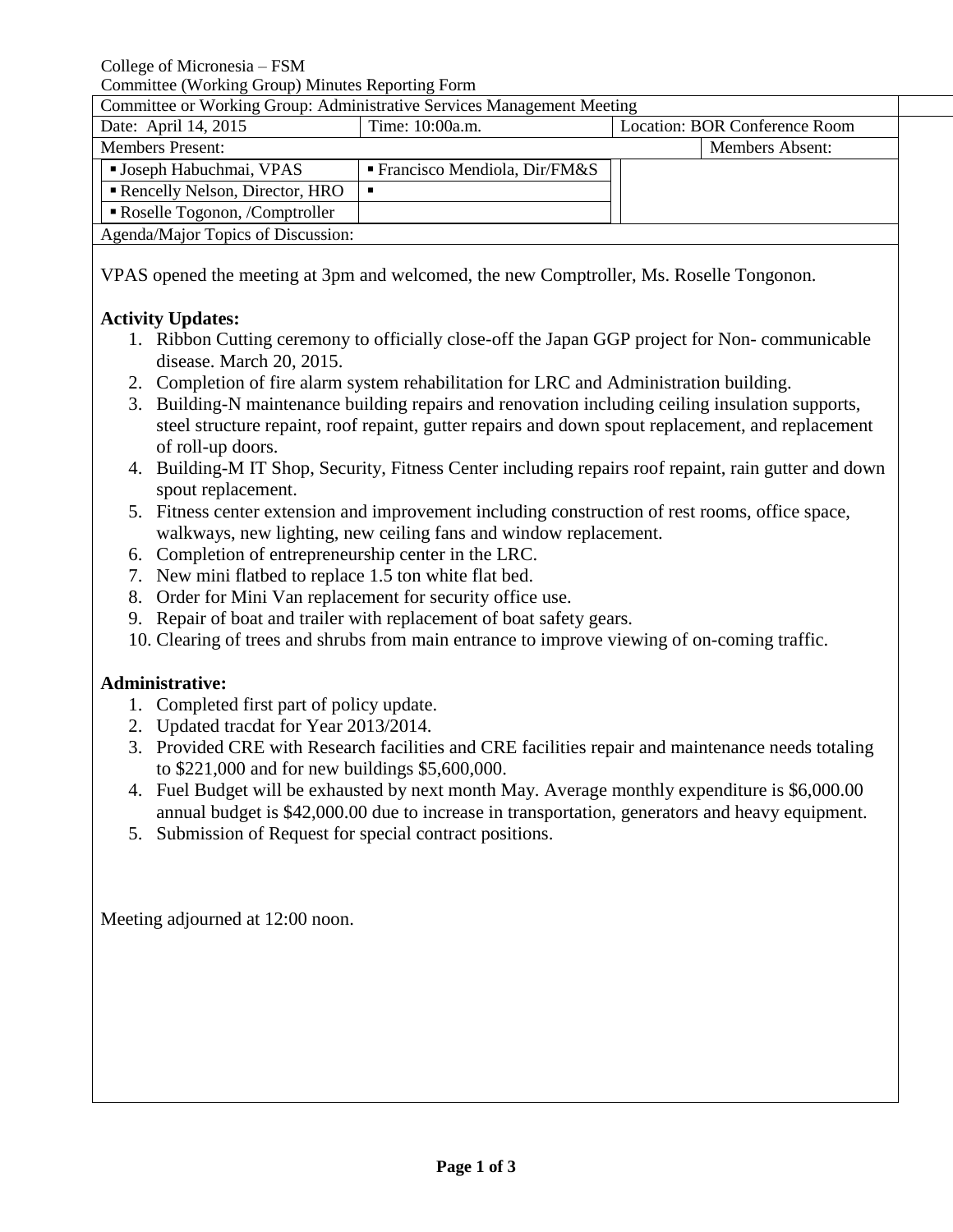am